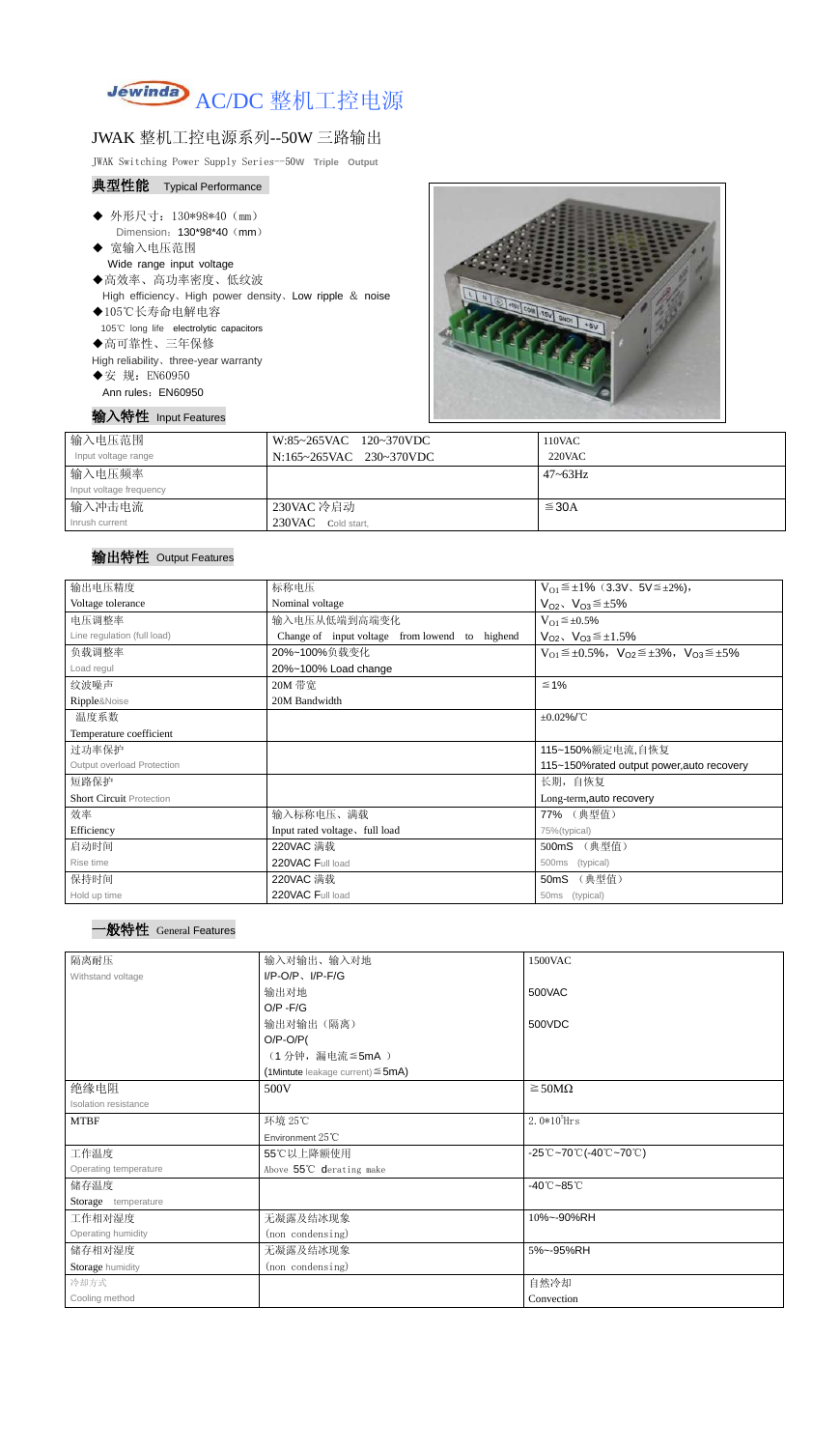





#### 产品选型 Product Selection Table

| 品型号<br>产             | 输出电压 Output    | 输出电流           | 输出电压精度         | 纹波噪声                                   | 效率         |
|----------------------|----------------|----------------|----------------|----------------------------------------|------------|
|                      | voltage        | Output current | Output voltage | R&N                                    |            |
| Model No.            | V <sub>O</sub> | $I_{\Omega}$   | tolerance      | $V$ $\mathrm{(}p\text{-}p\mathrm{)}mV$ | Efficiency |
| JWAK-50S5D5W(N)I     | $+5V$          | $0.6 - 5.0A$   | $\pm 2\%$      | 80mV                                   |            |
|                      | $+5V$          | $0.2 - 3.0.A$  | $\pm$ 5%       | 100mV                                  | 74%        |
|                      | $-5V$          | $0.2 - 2.0A$   | $\pm$ 5%       | 100mV                                  |            |
| JWAK-50S5D12W(N)I    | $+5V$          | $0.6 - 5.0A$   | $\pm 2\%$      | 80mV                                   | 76%        |
|                      | $+12V$         | $0.1 - 1.0A$   | $\pm$ 5%       | 120mV                                  |            |
|                      | $-12V$         | $0.1 - 1.0A$   | $\pm$ 5%       | 120mV                                  |            |
|                      | $+5V$          | $0.5 - 5.0A$   | $\pm 2\%$      | 800mV                                  |            |
| JWAK-50S5D15W(N)I    | $+15V$         | $0.1 - 1.0A$   | $\pm$ 5%       | 150mV                                  | 77%        |
|                      | $-15V$         | $0.1 - 0.7A$   | $\pm$ 5%       | 150mV                                  |            |
| JWAK-50S12D5W(N)I    | $+12V$         | $0.5 - 3.0A$   | $\pm 1\%$      | 120mV                                  |            |
|                      | $+5V$          | $0.2 - 2.0A$   | $\pm 5\%$      | 100mV                                  | 75%        |
|                      | $-5V$          | $0.1 - 1.0A$   | $\pm$ 5%       | 100mV                                  |            |
| JWAK-50S24D5W(N)I    | $+24V$         | $0.2 - 1.5A$   | $\pm 1\%$      | 200mV                                  |            |
|                      | $+5V$          | $0.2 - 2.0A$   | $\pm$ 5%       | 100mV                                  | 76%        |
|                      | $-5V$          | $0.1 - 1.0A$   | $\pm 5\%$      | 100mV                                  |            |
| JWAK-50S5S12S24W(N)I | $+5V$          | $0.6 - 5.0A$   | $\pm 2\%$      | 80mV                                   |            |
|                      | $+12V$         | $0.1 - 1.0A$   | $\pm$ 5%       | 120mV                                  | 78%        |
|                      | $+24V$         | $0.1 - 0.5A$   | $\pm 5\%$      | 200mV                                  |            |
| JWAK-50S5S12S-5W(N)I | $+5V$          | $0.6 - 5.0A$   | $\pm 2\%$      | 80mV                                   |            |
|                      | $+12V$         | $0.1 - 1.5A$   | $\pm$ 5%       | 120mV                                  | 76%        |
|                      | $-5V$          | $0.1 - 1.0A$   | $\pm 5\%$      | 100mV                                  |            |

注: 1、纹波噪声测试方法: 使用一根 12"双绞线, 在终端并联 0.1uF 和 47uF 电容, 在 20MHz 带宽下测试。

2、因篇幅有限,以上只是部分产品列表,若需列表以外产品,请与本公司销售部联系。

Note:1、 Ripple & noise are measured at 20MHz of bandwidth by using a 12"twisted pair-wire terminatedwith a 0.1uF & 47uF parallel capacitor

2、Due to space limitations ,the above list is only for some products, If other than a list of products, please contact the Company's sales department.